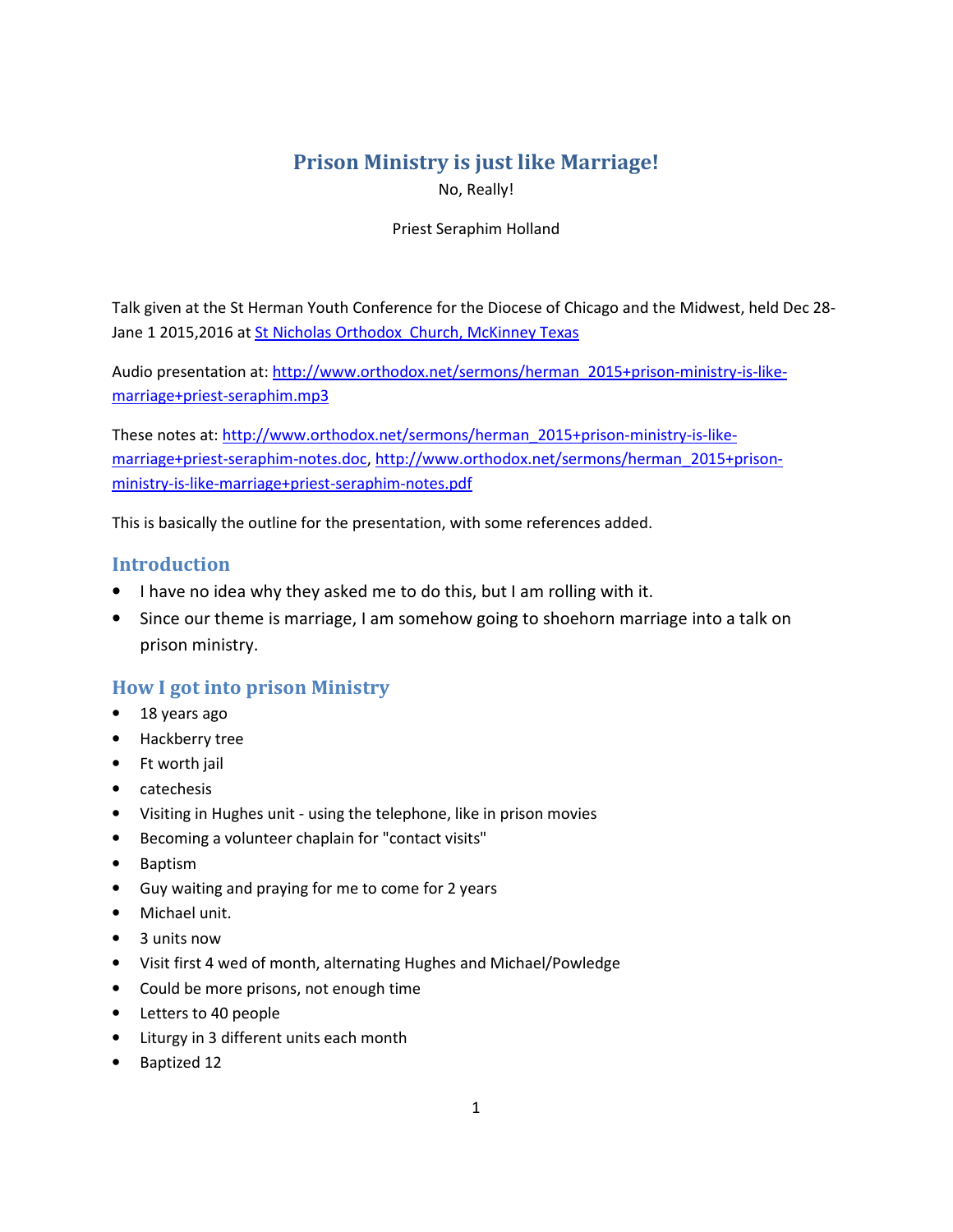• 5 catechumens

# **Principles of Prison Ministry**

- **Pray** 
	- a. Might seem OBVIOUS, but it is not, if we look at our daily life
	- b. Please learn from my mistakes
	- c. How to do it.
		- i. **Dyptichs** (a list of names to pray for)
		- *ii.* **Jesus prayer**: *Lord Jesus Christ, have mercy on \_\_\_\_\_*
		- iii. **Prayer of St Silouan**: I pray Thee, O merciful Lord, for all the peoples of the world, that they may come to know Thee by the Holy Spirit. A long prayer of intercession, based on this prayer, is at: http://www.orthodox.net/trebnic/prayer-for-all-peoples-of-the-world-according-to-the-model-of-the-prayer-ofsaint-silouan-of-mount-athos.html http://www.orthodox.net/trebnic/prayer-for-all-peoples-of-the-world-according-to-the-model-of-the-prayer-ofsaint-silouan-of-mount-athos.doc http://www.orthodox.net/trebnic/prayer-for-all-peoples-of-the-world-according-to-the-model-of-the-prayer-of-

saint-silouan-of-mount-athos.pdf

iv. **Old Believer prayer.** 

To pray for someone more diligently: from Old Believer Prayer Book, with line 4 added

**Save**, O Lord, and have mercy on Thy servant(s) [bow]

**Deliver** him (her, them) from every tribulation, wrath and need [bow],

**From** every sickness of soul and body, [bow]

**Forgive** him (her, them) every transgression, voluntary and involuntary, [bow] **Teach** them to pray and to live with purpose. [bow]

**And do** whatever is profitable for our souls. [bow].

To pray for someone more diligently... From the "Old Believer Prayer Book Also in RTF PDF

Also in 4x4 card format: WORD PDF

**Go here to see all these things:**

**http://www.orthodox.net/trebnic/index.html#INTERCESSIONS**

d. I have never "seen" results, but I do it.

Do not pray for results. Pray to be in the presence of God.

I never "take credit" when something I pray for happens.

### • **Just do it**

- a. Aggressiveness
- b. You need to notice stuff.
- c. You are never ready, so what?
- d. Flexibility.
- e. That prayer for patience.
- **90% of life is just showing up.** 
	- a. People need you, not your teaching, wisdom, counsel.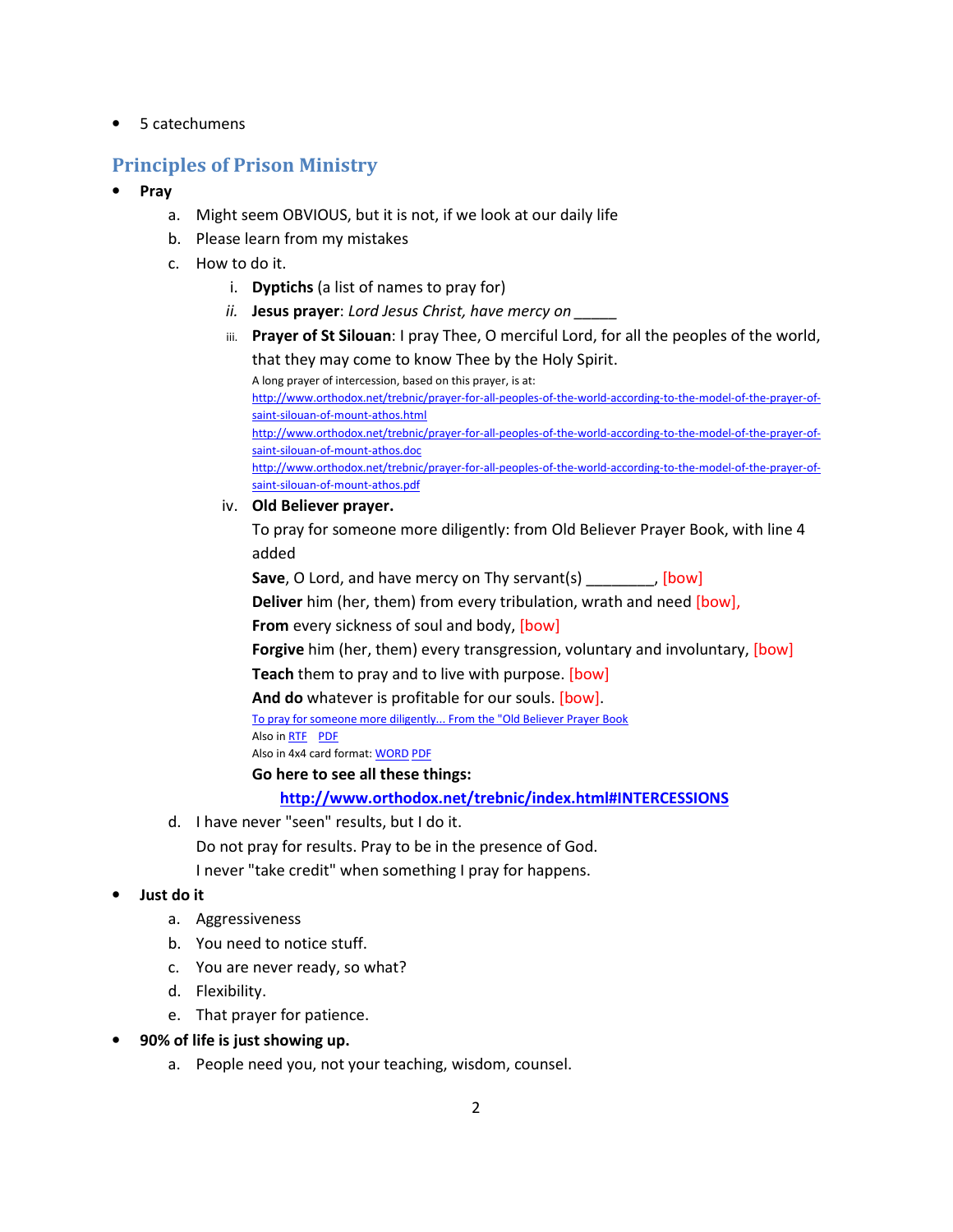- b. This helps me to not be too demoralized when I am not organized.
- c. Very few people in life show up.
- d. That word is metaphorical too.
- e. Lay down your life for your friends.

#### • **Whatever crosses your path.**

- a. Makes life easy.
- b. You will never run out of stuff to do.
- c. Takes away your self-will
- d. God will see that you are sincere.
- e. This is why I got into prison ministry T crossed my path.
- f. DO NOT MISS ANYTHING!
- g. One of my favorite Scriptures.
	- i. Not a happy one.
	- ii. Gergesenes demoniacs
	- iii. Mat 8:34 And, behold, the whole city came out to meet Jesus: and when they saw him, they besought him that he would depart out of their coasts. Mat 9:1 And he entered into a ship, and passed over, and came into his own city.

## **Prison Ministry and Marriage**

- Kinda rolls off the tongue? Not.
- What is marriage for?
	- o Salvation of the soul.
	- o Learn to love as God loves.
	- o God is love, we are made in his image, we must learn to love.
	- o God is 3 similar persons loving each other perfectly.
	- o Marriage is 2 dissimilar people learning to love each other perfectly.
- All the principles apply. We focus on:
	- Just do it 0% of life is just showing up Whatever crosses your path.
- First year of marriage you learn: You aint such a nice guy.
- You learn to adapt, to compromise, to put another human being first.
- Examples: I just have bad ones.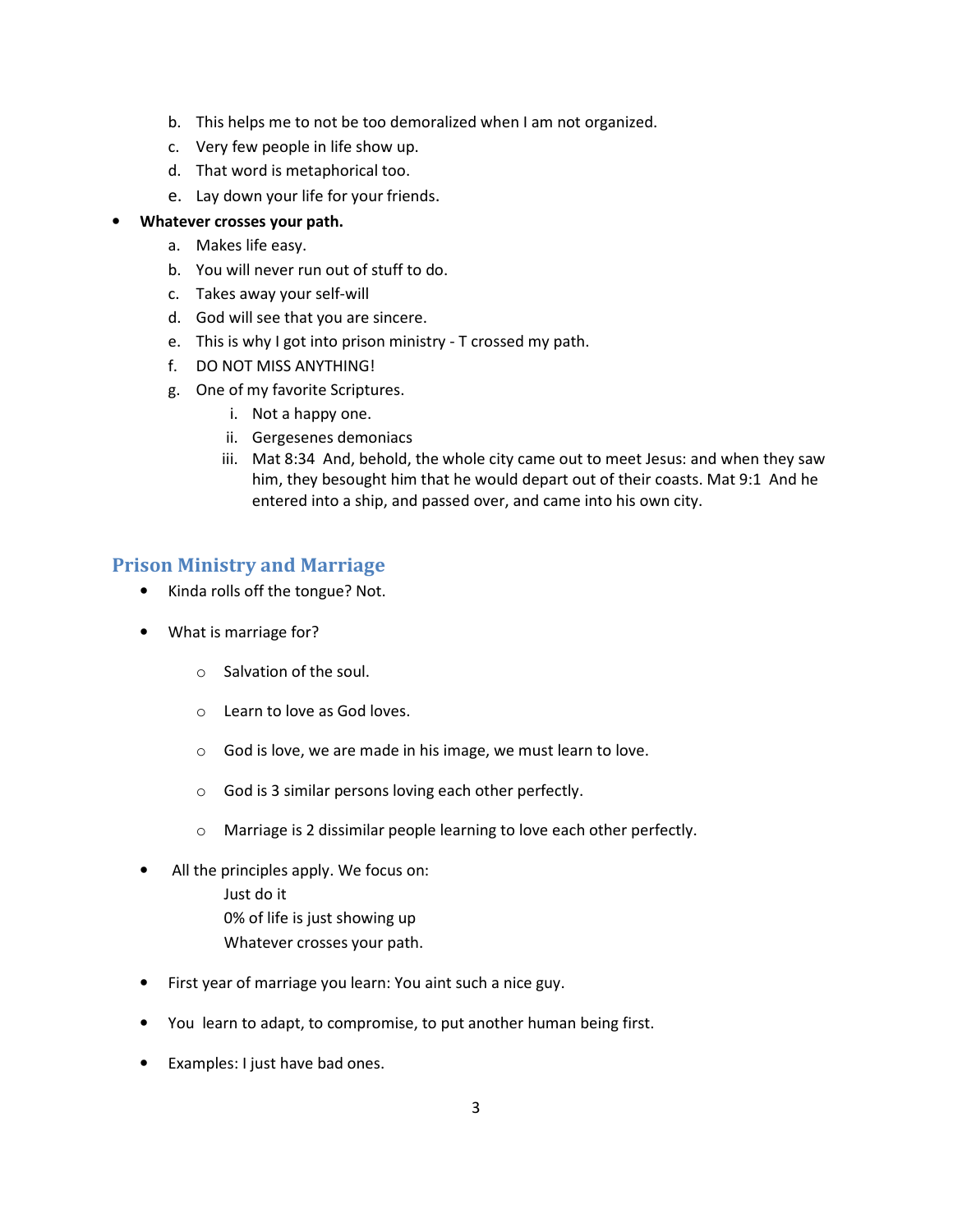- o The couch.
- o Talking about our day.
- o Visiting her family.

### **Prison Ministry Stories**

(All names are pseudonyms, but everything here is true.)

- Confession with Jay
	- o Not Orthodox, wanted confession.
	- o Of Course! Just do it, and whatever crosses your path.
	- o Big guy, knew how to fight.
	- o Reflective listening does not always work.
	- o After he stormed out, I wrote a letter. Fell on my sword. He came back.
- D and the white guy.
	- o Forced to share a cell.
	- o White guy racist, profane.
	- o Slept on floor
	- o Gets wet during rain.
	- o Told him to take his spare linen
	- o Became friends.
- Kimmy.
	- o Gigantic, flaming gay Black guy
	- o Profane, racist, loud
	- o Jay hated him
	- o I told J to pray for him.
	- o One day Kimmy needed to write to family because of emergency.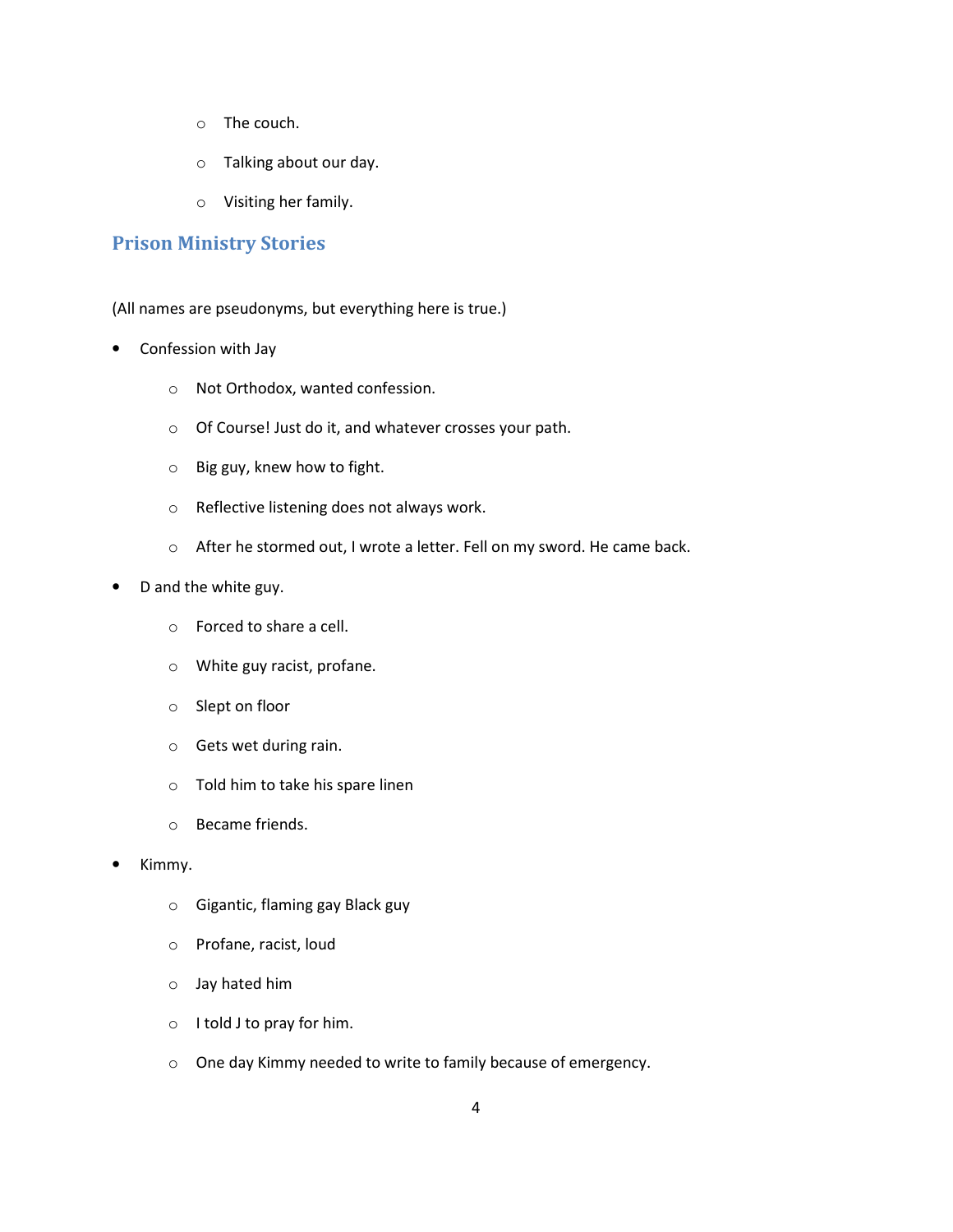- o Did not have stamp.
- o Jay gave him a stamp
- o Became "friends"
- o I found out from one of my guys that Kimmy is released, and has formed friendships with White guys.
- o Could it be? Because of prayer? Because of a stamp?
- Willy being baptized
	- o Confessing him naked. Flexibility!
	- o He was trembling
- Guy running up to me
	- o Isolated, maybe a fight.
	- o Are you a Wiccan?
	- o Talked about doctrine
	- o Was depressed, suicidal
	- o Wrote to him , see him sometimes.
- V and the pagan amulet.
	- o I baptized him, later, he had many setbacks, stopped coming
	- o So I came to him
	- o Told him to pray Jesus prayer
	- o He did not have prayer rope anymore
	- o Told him to use the pagan amulet
	- o After several years, he is back now.

## **Letters from Prisoners**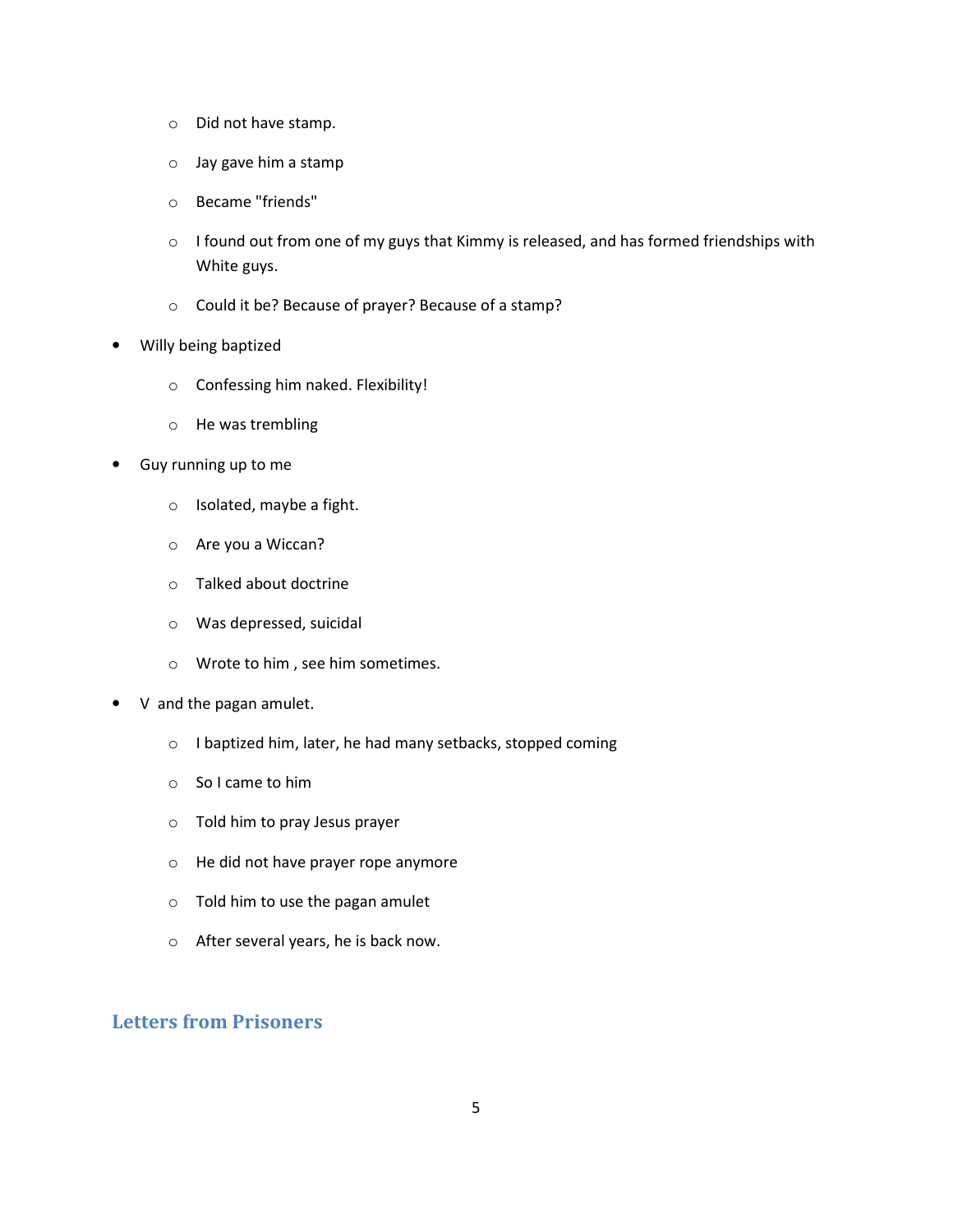I asked my guys to write anything they wanted about how Orthodox prison ministry has affected them.

These are verbatim.

### **"Sam"**

#### **Re: thankfulness**

Thank you again for your tireless love and devotion for all of us who are incarcerated.

Seldom do I feel the true love of our God in this place, so it is such a joy to know I am loved when I am at the Orthodox services. Although I'm not Orthodox, I enjoy your service more than any other because God is real to me when I am there. You ask us today to write how Orthodox service has affected us individually so that you can share it with your prison ministry youth talk. This is weighed heavily on me since you left, because of the importance.

First and foremost, I expect others will say that the youth should learn from their past mistakes because this is not a place to spend their lives. I will not. I was one of those youth who was told by many others to not follow in their footsteps and this caused me to go down paths that I had to travel to become who I am today. I am NOT saying to ignore good advice, but we all have to choose our paths in life. It is the outcome of those choices that determines our destiny.

For me, my destiny was to come here prison so that I could see the love of God. My whole life I could not feel or understand what love was. I rarely felt I was loved by my parents, so I thought to gain attention from anyone, usually in a negative way. Coming in and out of prisons across the country (One state, another state, and now Texas) was the result of my acting out.

I am now 50(something) years old with no children. I have felt for years that I would die alone and that was the end of things. Today, although I still struggle with everyday things in life, I know that I am loved by God. I am NOT alone. I sought Him out. He has always been there. Some say that my life is hopeless. I have said it for years. So be it. I have made the choices in life and now face the consequences of those choices. The difference now is that I know I am loved and God is never going to leave me alone. Because I finally realize this, I surround myself with those who God sends my way for comfort.

It is for this reason and many others, that I continue to attend the Orthodox service. I see God in everything that you say and do and I can now see that God has wanted me for what God has wanted for me my whole life. PEACE. Thank you for always being you, and sharing the love of God constantly in both word indeed.

May God's will be done through our humble prayers always.

In his perfect love, N

This letter, and some comments about it are at: "How Has Orthodox Prison Ministry Affected Me" -

http://www.orthodox.net/full-voice/prison-ministry-visits\_2015-12-04-letter-from-inmate+how-has-orthodox-prison-ministryaffected-me.doc

A **LOT** of letters to prisoners, and reports of prison visits are at:

http://www.orthodox.net/full-voice/index.html#Letters

and http://www.orthodox.net/full-voice/index.html#Prison\_Visit\_Reports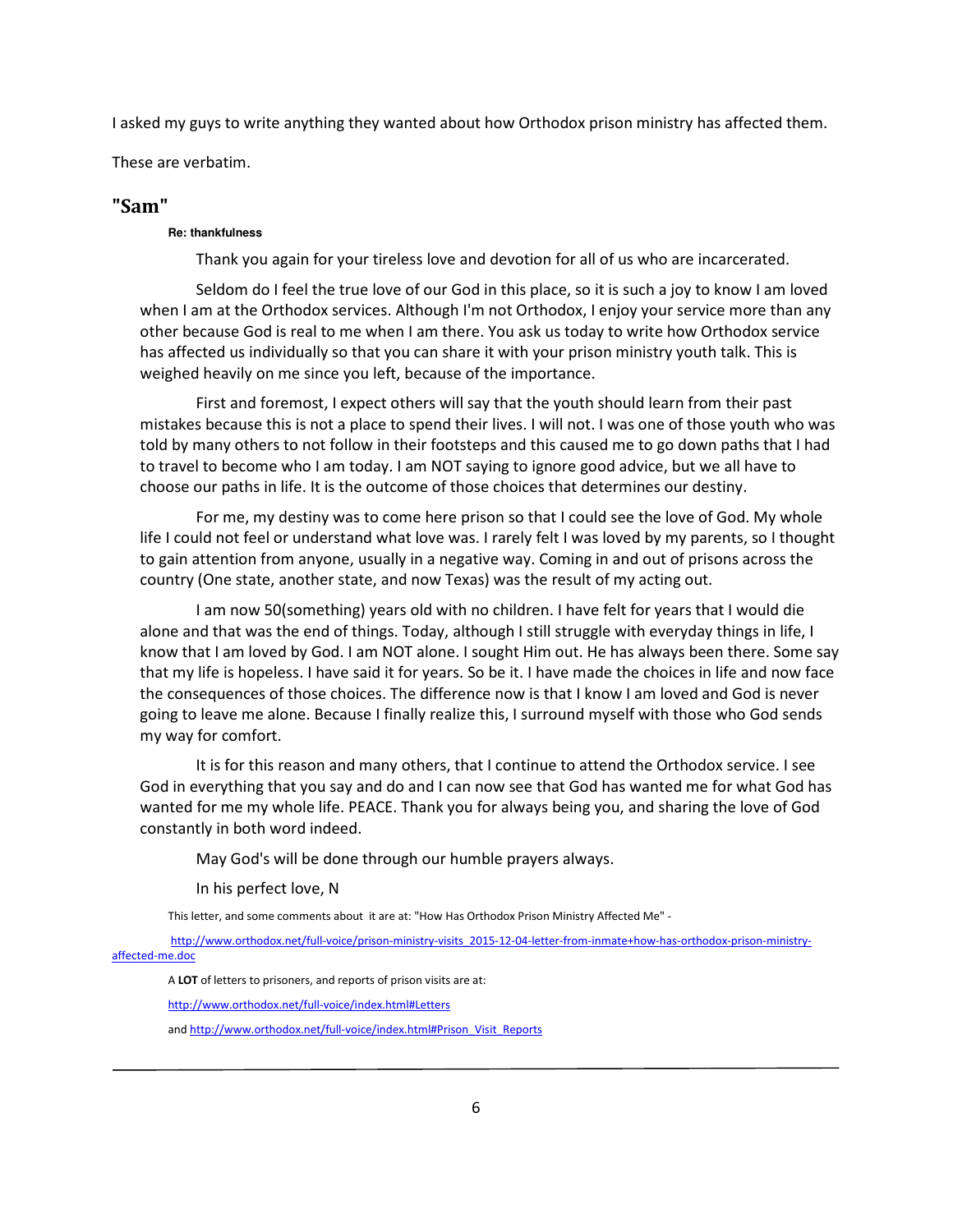#### **"V"**

Dear father Seraphim: I am writing in response to your request of 11-25. To me, since becoming part of the Orthodox Church I have become whole. Despite the setbacks I place myself through I have found a home! When I lost many family members due to illness the church helped me survive by never giving up and your continued love and support as my priest and friend has kept me sane even when I fought against it. This is what the blessings of the church have meant to me

I hope this will help with your talk. I also want to write some things (included) that I hope you'll be able to use in your ministry if you have troubled youngsters. If my writing helps even one youngster in trouble then I feel I have done what God put me here for. I have spoken several times of becoming either of monk or a priest and well I don't know if that will ever happen I do hope that I can help someone avoid the traps that I have fallen into.

I hope that the following will open the door to show your young people to see my mistakes as a one-way ride. I was just like you or at least facing the same things. I know you have heard that before and believe me I had too, but really I have!

I was a young man being raised in a single parent home and I started drinking at 12, tried weed at 13, and was headed to prison for murder at 17. I was a gang banger who honestly did not care. I didn't want to live to see 30 or even 20 for that matter. I saw the streets as my home and drugs as my life. I was a practicing Satanism. I thought to live was to be evil as they are the same spelled backwards. There was no sin that I wouldn't try once or generally do twice.

Then came two occurrences that changed my life. My girlfriend became pregnant and I killed a 16 year old boy. I should say three occurrences but prison proved not that different than I was living before: drugs and gangs at cetera.

When my son was born I began wanting to live! BUT I didn't know how. That was 1992. I spent years down here in the same cycle then in 2007 I met Fr Seraphim who has been teaching me to live ever since.

I don't think this letter should be preaching I guess you've heard all that but let me quote some things for you to look up on your own and if you wish for Fr Seraphim has my info and I'll answer any queries. But remember I'm going to be straight with you! **God is the only chance any of us have for happiness and freedom.** (note: He listened! I say stuff like this all the time. fs)

Read Luke 15:11-32 John 10:7-30 Acts 9:1-18

**Luke 15:15-32** And he went and joined himself to a citizen of that country; and he sent him into his fields to feed swine. (16) And he would fain have filled his belly with the husks that the swine did eat: and no man gave unto him. (17) And when he came to himself, he said, How many hired servants of my father's have bread enough and to spare, and I perish with hunger! (18) I will arise and go to my father, and will say unto him, Father, I have sinned against heaven, and before thee, (19) And am no more worthy to be called thy son: make me as one of thy hired servants. (20) And he arose, and came to his father. But when he was yet a great way off, his father saw him, and had compassion, and ran, and fell on his neck, and kissed him. (21) And the son said unto him, Father, I have sinned against heaven, and in thy sight, and am no more worthy to be called thy son. (22) But the father said to his servants, Bring forth the best robe, and put it on him; and put a ring on his hand, and shoes on his feet: (23) And bring hither the fatted calf, and kill it; and let us eat, and be merry: (24) For this my son was dead, and is alive again; he was lost, and is found. And they began to be merry. (25) Now his elder son was in the field: and as he came and drew nigh to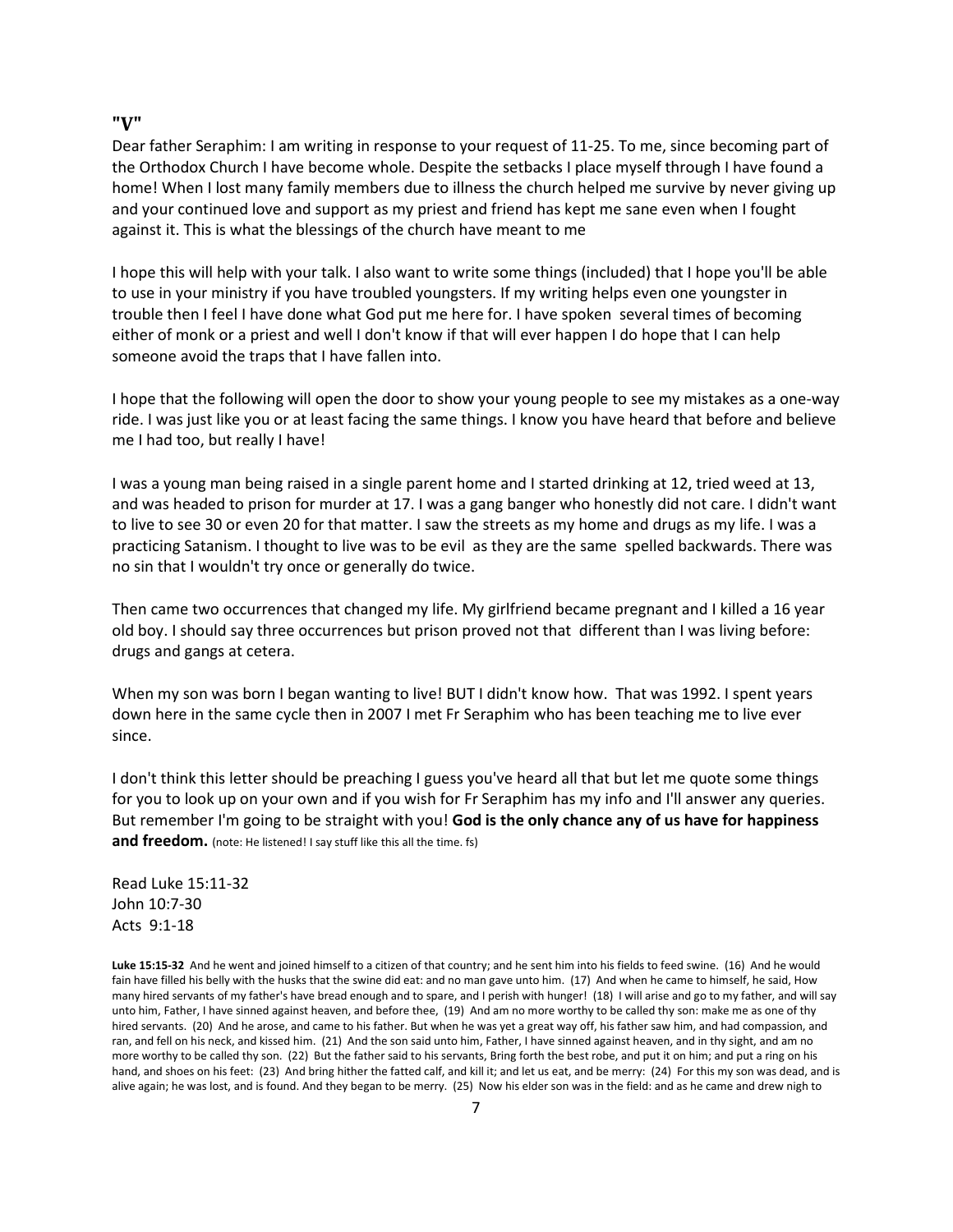the house, he heard musick and dancing. (26) And he called one of the servants, and asked what these things meant. (27) And he said unto him, Thy brother is come; and thy father hath killed the fatted calf, because he hath received him safe and sound. (28) And he was angry, and would not go in: therefore came his father out, and intreated him. (29) And he answering said to his father, Lo, these many years do I serve thee, neither transgressed I at any time thy commandment: and yet thou never gavest me a kid, that I might make merry with my friends: (30) But as soon as this thy son was come, which hath devoured thy living with harlots, thou hast killed for him the fatted calf. (31) And he said unto him, Son, thou art ever with me, and all that I have is thine. (32) It was meet that we should make merry, and be glad: for this thy brother was dead, and is alive again; and was lost, and is found.

John 10:7-30 Then said Jesus unto them again, Verily, verily, I say unto you, I am the door of the sheep. (8) All that ever came before me are thieves and robbers: but the sheep did not hear them. (9) I am the door: by me if any man enter in, he shall be saved, and shall go in and out, and find pasture. (10) The thief cometh not, but for to steal, and to kill, and to destroy: I am come that they might have life, and that they might have it more abundantly. (11) I am the good shepherd: the good shepherd giveth his life for the sheep. (12) But he that is an hireling, and not the shepherd, whose own the sheep are not, seeth the wolf coming, and leaveth the sheep, and fleeth: and the wolf catcheth them, and scattereth the sheep. (13) The hireling fleeth, because he is an hireling, and careth not for the sheep. (14) I am the good shepherd, and know my sheep, and am known of mine. (15) As the Father knoweth me, even so know I the Father: and I lay down my life for the sheep. (16) And other sheep I have, which are not of this fold: them also I must bring, and they shall hear my voice; and there shall be one fold, and one shepherd. (17) Therefore doth my Father love me, because I lay down my life, that I might take it again. (18) No man taketh it from me, but I lay it down of myself. I have power to lay it down, and I have power to take it again. This commandment have I received of my Father. (19) There was a division therefore again among the Jews for these sayings. (20) And many of them said, He hath a devil, and is mad; why hear ye him? (21) Others said, These are not the words of him that hath a devil. Can a devil open the eyes of the blind? (22) And it was at Jerusalem the feast of the dedication, and it was winter. (23) And Jesus walked in the temple in Solomon's porch. (24) Then came the Jews round about him, and said unto him, How long dost thou make us to doubt? If thou be the Christ, tell us plainly. (25) Jesus answered them, I told you, and ye believed not: the works that I do in my Father's name, they bear witness of me. (26) But ye believe not, because ye are not of my sheep, as I said unto you. (27) My sheep hear my voice, and I know them, and they follow me: (28) And I give unto them eternal life; and they shall never perish, neither shall any man pluck them out of my hand. (29) My Father, which gave them me, is greater than all; and no man is able to pluck them out of my Father's hand. (30) I and my Father are one.

**Acts 9:1-18** And Saul, yet breathing out threatenings and slaughter against the disciples of the Lord, went unto the high priest, (2) And desired of him letters to Damascus to the synagogues, that if he found any of this way, whether they were men or women, he might bring them bound unto Jerusalem. (3) And as he journeyed, he came near Damascus: and suddenly there shined round about him a light from heaven: (4) And he fell to the earth, and heard a voice saying unto him, Saul, Saul, why persecutest thou me? (5) And he said, Who art thou, Lord? And the Lord said, I am Jesus whom thou persecutest: it is hard for thee to kick against the pricks. (6) And he trembling and astonished said, Lord, what wilt thou have me to do? And the Lord said unto him, Arise, and go into the city, and it shall be told thee what thou must do. (7) And the men which journeyed with him stood speechless, hearing a voice, but seeing no man. (8) And Saul arose from the earth; and when his eyes were opened, he saw no man: but they led him by the hand, and brought him into Damascus. (9) And he was three days without sight, and neither did eat nor drink. (10) And there was a certain disciple at Damascus, named Ananias; and to him said the Lord in a vision, Ananias. And he said, Behold, I am here, Lord. (11) And the Lord said unto him, Arise, and go into the street which is called Straight, and enquire in the house of Judas for one called Saul, of Tarsus: for, behold, he prayeth, (12) And hath seen in a vision a man named Ananias coming in, and putting his hand on him, that he might receive his sight. (13) Then Ananias answered, Lord, I have heard by many of this man, how much evil he hath done to thy saints at Jerusalem: (14) And here he hath authority from the chief priests to bind all that call on thy name. (15) But the Lord said unto him, Go thy way: for he is a chosen vessel unto me, to bear my name before the Gentiles, and kings, and the children of Israel: (16) For I will shew him how great things he must suffer for my name's sake. (17) And Ananias went his way, and entered into the house; and putting his hands on him said, Brother Saul, the Lord, even Jesus, that appeared unto thee in the way as thou camest, hath sent me, that thou mightest receive thy sight, and be filled with the Holy Ghost. (18) And immediately there fell from his eyes as it had been scales: and he received sight forthwith, and arose, and was baptized.

#### **There is nothing that God cannot or will not forgive us for and there is nothing that will make him stop loving us**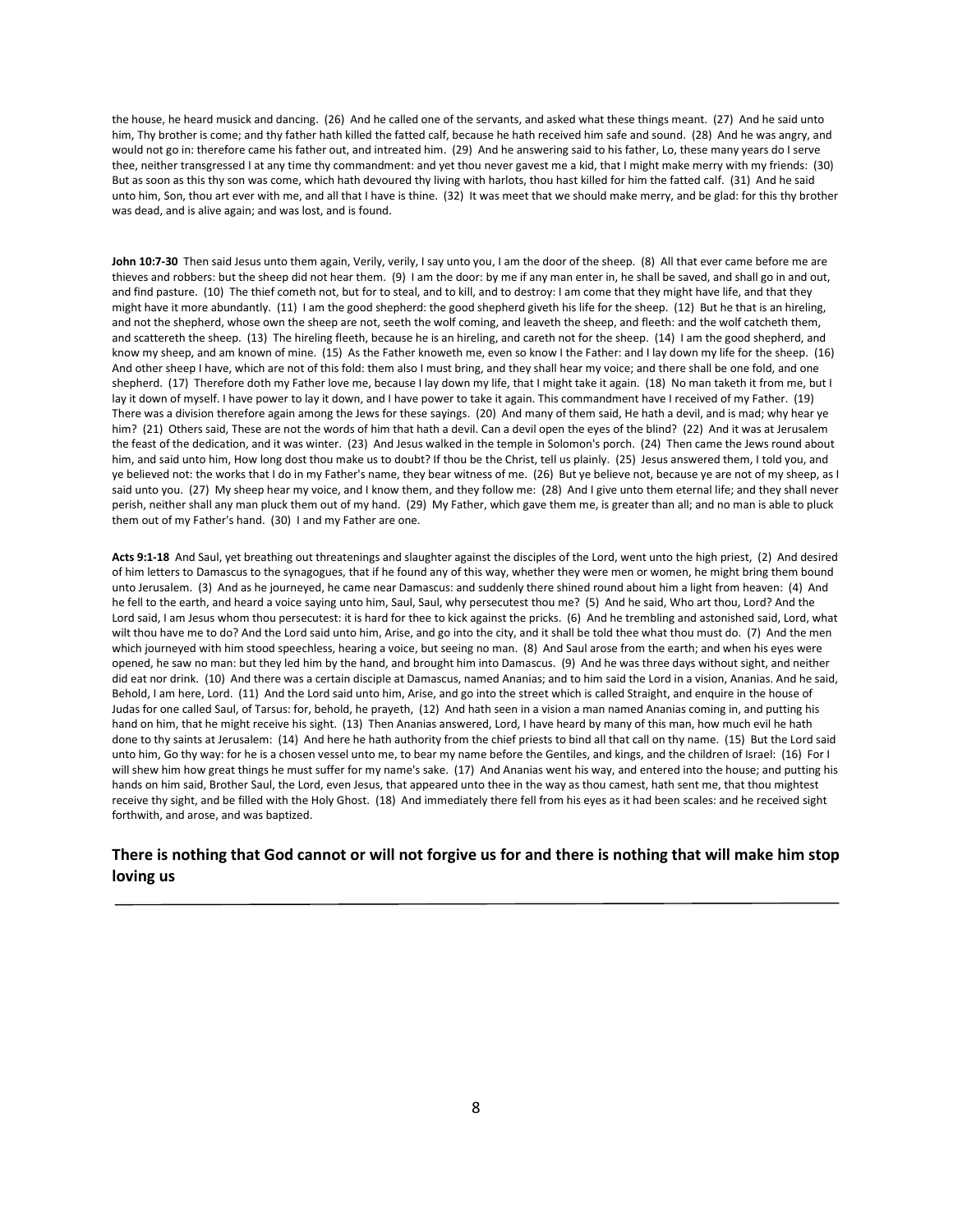## **'Saint Ambrose"**

He loves St Ambrose so much that he calls himself "St Ambrose". I do not correct him.

He is very wise, but not well educated, and writes simple and profoundly.

Dear Fr Seraphim

Well you tell your wife and children Saint Ambrose send a prayer to them and may you all be bless always.

I do all you say and the other side want me back but I want God to be my master and I walk with Jesus and the Holy Spirit until my Lord comes back to get us.

Well I'll cut your letter short so you can rest yourself cuz I know you get a lot done and you got a lot of prayer and that is a good thing. Well until I see you again take care. St Ambrose love you all.

Write when you can

Merry Christmas and happy new years

## **Questions**

After the talk there were many questions. Some are hard to hear, but I tried to repeat the question.

Topics:

- What is it the "atmosphere" like in prison? (47:17)
- Do I go to county jails, and federal prisons, or state prisons? (48:38)
- Are prison conditions really terrible? (48:52)
- Have you been to death row? (50:03)
- Do they wear uniforms? (51:06)
- Do I wear my sandals too? (51:22)
- How do make time for "everything"? (51:57) A VERY important question, which I took very seriously. There is important stuff here. **LISTEN TO THIS!**